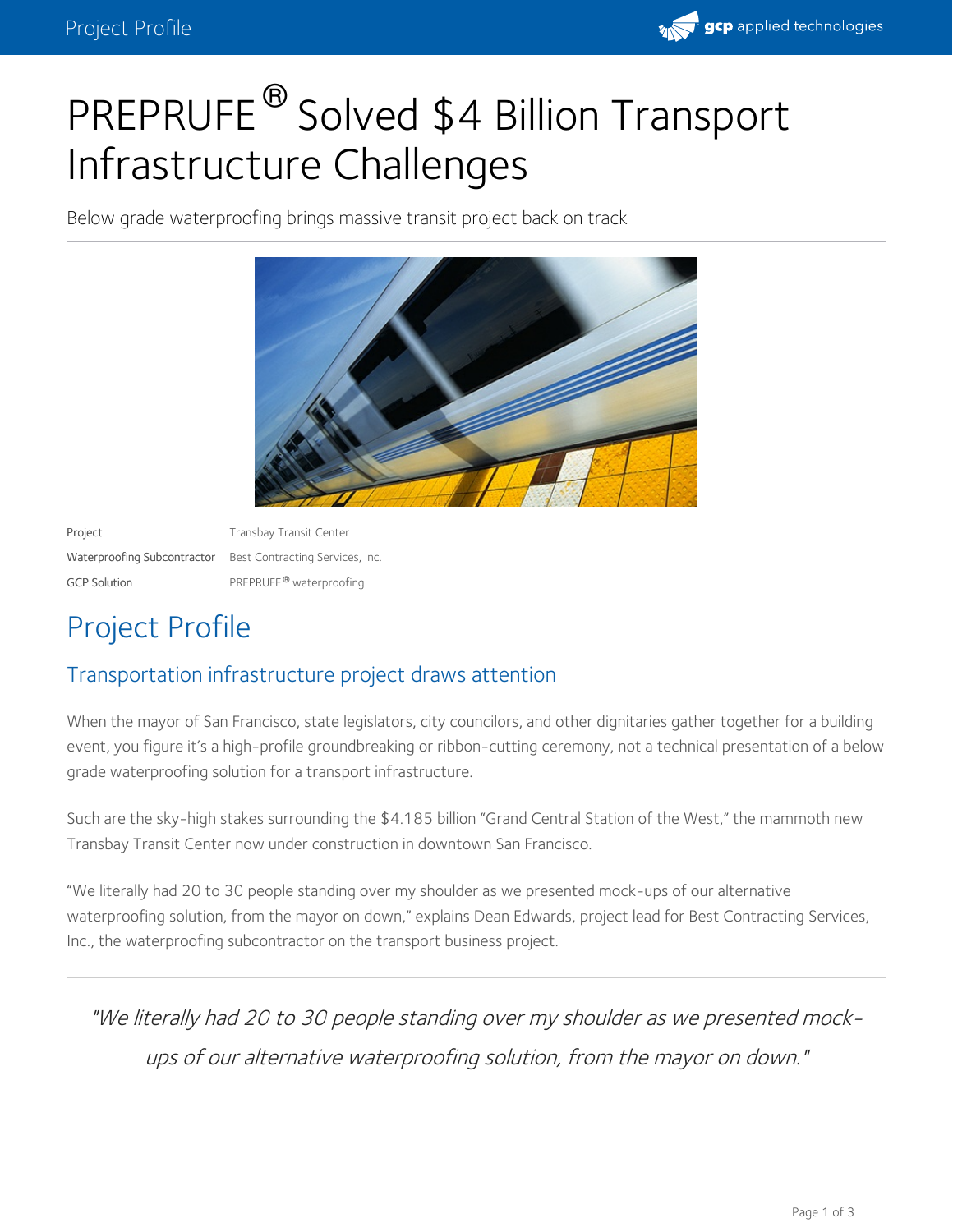

#### Waterproofing below grade

The officials had good reason to be concerned. The transport infrastructure project had fallen up to 2.5 months behind schedule. Chief among the challenges: a below grade waterproofing method "… that was taking forever to cure" in the damp, deep immensity of a four block-long excavation. The budget clock was ticking, costly labor waiting, and water extraction pumps thundering 24x7.

At issue was the original asphalt-based fabric solution. It wasn't curing as predicted due to jobsite conditions. In addition, the hydraulic forces compressing the worksite on all sides were incredible. If the pumps stopped even briefly, the walls started to immediately weep. "We were at least 30 feet below the water table," Edwards said.

### "The budget clock was ticking, costly labor waiting, and water extraction pumps thundering 24x7."

#### Choosing a zero-cure waterproofing solution

"We brought GCP Applied Technologies to the table," Edwards states. "GCP's Preprufe®is a pre-applied, zero-cure waterproofing membrane proven across hundreds of major infrastructure projects over the past 20+ years. And by taking curing off the table, we knew we could expedite the schedule."

Preprufe®waterproofing was designed to deliver exactly what the transport infrastructure needed, with:

- Fast and easy installation
- A robust product design able to withstand the rainy and predictably bad San Francisco weather
- Permanent adhesive bonding of the strong HDPE barrier to the concrete
- A clean, neat, asphalt- and clay-free product that is highly resistant to contaminated and aggressive soils
- **Immediately trafficable with same-day rebar setting and tying**

After approval to use Preprufe $^\circledast$ , the transport business contracting teams set to work, sealing-off the walls and floor. With cure times off the table, installation proceeded swiftly.

Delivery of the first phase of the transport infrastructure project is scheduled for 2017. Today the news is all good: "The jobsite is dry. We've been actually waiting on the general contractor to catch up with us," Edwards is pleased to say.

Blue360**℠** Product Performance Advantage.

Because every project, large or small, deserves the best level of protection.

"GCP's Preprufe® is a pre-applied, zero-cure waterproofing membrane proven across hundreds of major infrastructure projects over the past 20+ years."